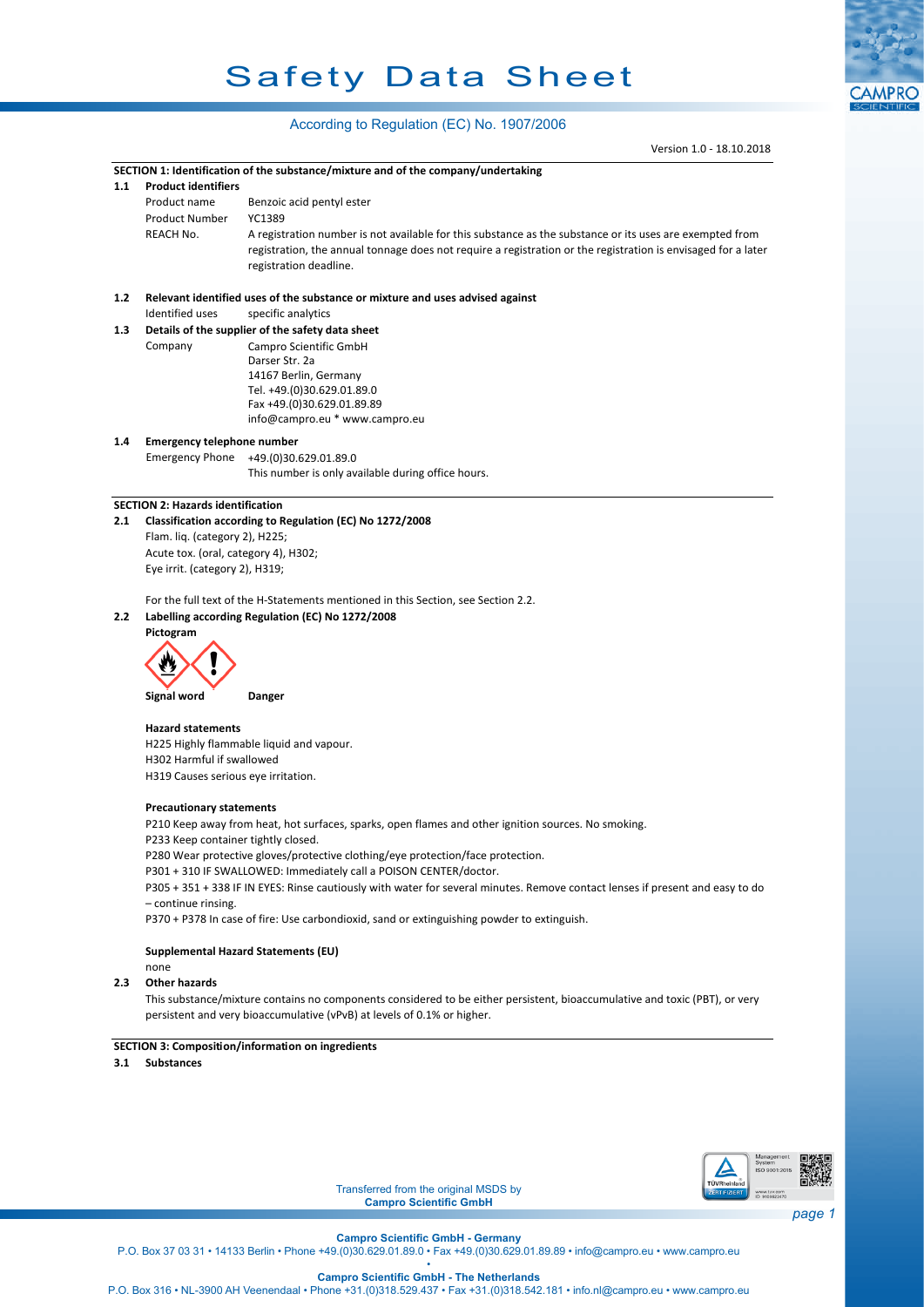# Safety Data Sheet



## According to Regulation (EC) No. 1907/2006

This product is a mixture.

## **3.2 Mixtures**

Ingredient: Acetonitrile; CAS-No.: 75-05-8; EG-No.: 200-835-2; REACH-No.: 01-2119471307-38-XXXX; Classification: H225, H302, H312, H332, H319; Flam. Liq 2; Acute Tox. 4; Acute Tox. 4; Eye Irrit. 2; Acute Tox. 4; Concentration: >= 60 - < 90 %

For the full text of the H-Statements mentioned in this Section, see Section 16.

Substances listed on the 'Candidate List of Substances of Very High Concern (SVHC) for authorisation' of the European Chemical Agency (ECHA), are not intentional ingredient of this product. It is not to be expected that those substances are in quantity of >= 0,1 % in this product.

## **SECTION 4: First aid measures**

- **4.1 Description of first aid measures**
	- **General advice**

Consult a physician. Show this safety data sheet to the doctor in attendance. **If inhaled** If breathed in, move person into fresh air. If not breathing, give artificial respiration. Consult a physician. **In case of skin contact** Wash off with soap and plenty of water. Consult a physician. **In case of eye contact** Flush eyes with water as a precaution. Consult a physician. **If swallowed** Do NOT induce vomiting. Never give anything by mouth to an unconscious person. Rinse mouth with water. Consult a physician. **4.2 Most important symptoms and effects, both acute and delayed**

- The most important known symptoms and effects are described in the labelling (see section 2.2) and/or in section 11.
- **4.3 Indication of any immediate medical attention and special treatment needed**
	- No data available

## **SECTION 5: Firefighting measures**

- **5.1 Extinguishing media**
- **Suitable extinguishing media**
- Use water spray, alcohol-resistant foam, dry chemical or carbon dioxide.
- **5.2 Special hazards arising from the substance or mixture**
- Carbon oxides **5.3 Advice for firefighters**
	- Wear self-contained breathing apparatus for firefighting if necessary.

## **SECTION 6: Accidental release measures**

## **6.1 Personal precautions, protective equipment and emergency procedures**

Use personal protective equipment. Avoid breathing vapours, mist or gas. Ensure adequate ventilation. Remove all sources of ignition. Evacuate personnel to safe areas. Beware of vapours accumulating to form explosive concentrations. Vapours can accumulate in low areas. For personal protection see section 8.

## **6.2 Environmental precautions**

Prevent further leakage or spillage if safe to do so. Do not let product enter drains. Discharge into the environment must be avoided.

## **6.3 Methods and materials for containment and cleaning up**

Contain spillage, and then collect with an electrically protected vacuum cleaner or by wet-brushing and place in container for disposal according to local regulations (see section 13).

**6.4 Reference to other sections** For disposal see section 13.

## **SECTION 7: Handling and storage**

## **7.1 Precautions for safe handling**

Avoid exposure. Avoid contact with skin and eyes. Avoid inhalation of vapour or mist. Keep away from sources of ignition - No smoking.Take measures to prevent the build up of electrostatic charge. For precautions see section 2.2.

## **7.2 Conditions for safe storage, including any incompatibilities**

Store in cool place. Keep container tightly closed in a dry and well-ventilated place. Containers which are opened must be carefully resealed and kept upright to prevent leakage. Storage class (TRGS 510): Flammable liquids.



Transferred from the original MSDS by **Campro Scientific GmbH**

**Campro Scientific GmbH - Germany**

P.O. Box 37 03 31 • 14133 Berlin • Phone +49.(0)30.629.01.89.0 • Fax +49.(0)30.629.01.89.89 • info@campro.eu •<www.campro.eu> •

**Campro Scientific GmbH - The Netherlands**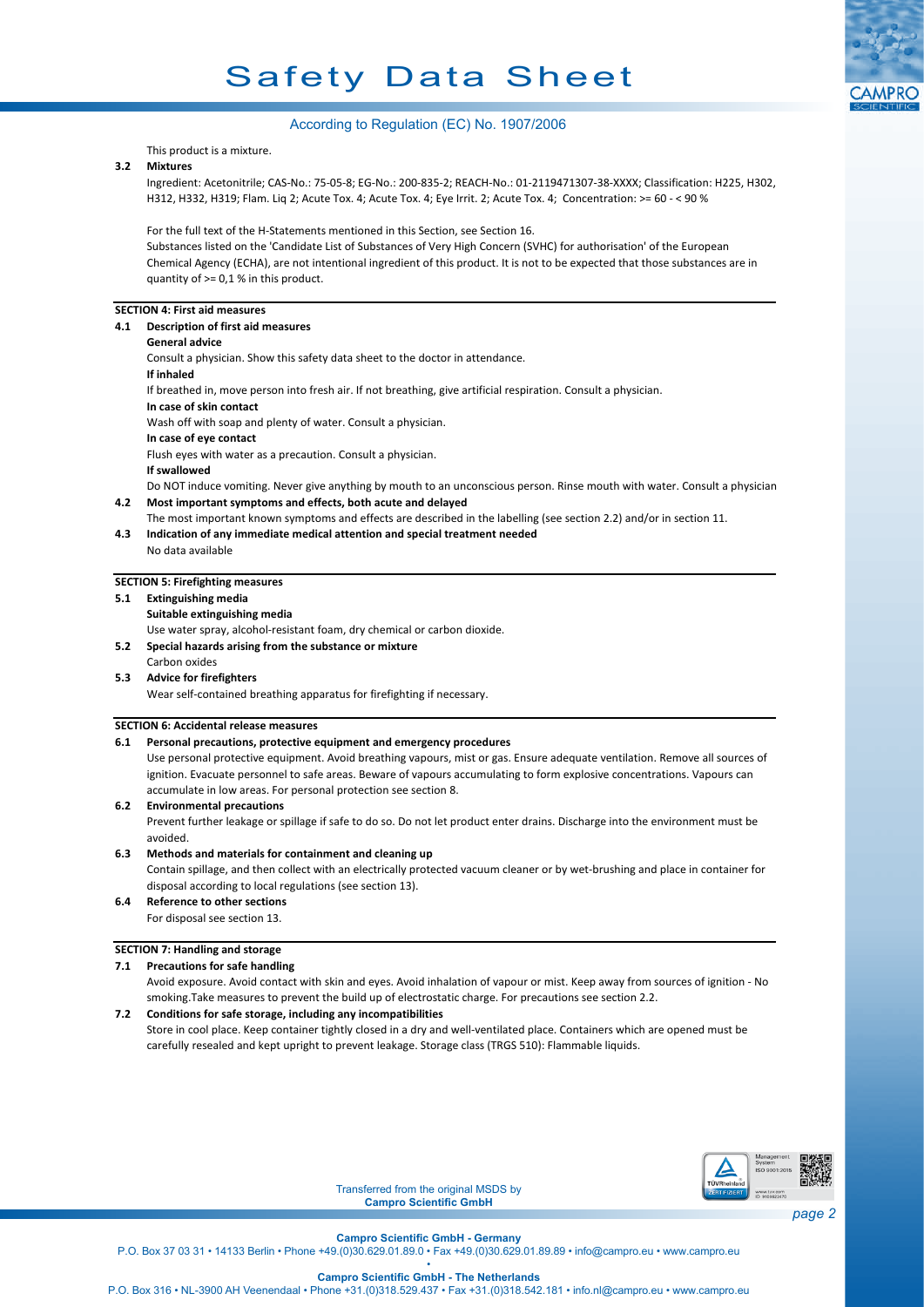# Safety Data Sheet



## **7.3 Specific end uses**

Apart from the uses mentioned in section 1.2 no other specific uses are stipulated.



## **SECTION 8: Exposure controls/personal protection**

## **8.1 Control parameters**

Ingredient: Acetonitrile; CAS-No.: 75-05-8; TWA: 40 ppm, 70 mg/m3; AGW: 20 ppm, 34 mg/m3

## **8.2 Exposure controls**

## **Appropriate engineering controls**

Handle in accordance with good industrial hygiene and safety practice. Wash hands before breaks and at the end of workday. **Personal protective equipment**

#### **Eye/face protection**

Face shield and safety glasses Use equipment for eye protection tested and approved under appropriate government standards such as NIOSH (US) or EN 166(EU).

## **Skin protection**

Handle with gloves. Gloves must be inspected prior to use. Use proper glove removal technique (without touching glove's outer surface) to avoid skin contact with this product. Dispose contaminated gloves after use in accordance with applicable laws and good laboratory practices. Wash and dry hands. The selected protective gloves have to satisfy the specifications of EU Directive 89/686/EEC and the standard EN 374 derived from it.

#### **Body Protection**

Impervious clothing, Flame retardant antistatic protective clothing., The type of protective equipment must be selected according to the concentration and amount of the dangerous substance at the specific workplace.

#### **Respiratory protection**

Where risk assessment shows air-purifying respirators are appropriate use a full-face respirator with multi-purpose combination (US) or type ABEK (EN 14387) respirator cartridges as a backup to engineering controls. If the respirator is the sole means of protection, use a full-face supplied air respirator. Use respirators and components tested and approved under appropriate government standards such as NIOSH (US) or CEN (EU).

## **Control of environmental exposure**

Prevent further leakage or spillage if safe to do so. Do not let product enter drains. Discharge into the environment must be avoided.

#### **SECTION 9: Physical and chemical properties**

## **9.1 Information on basic physical and chemical properties**

Theses information refer to the main component and are literature values.

| Theses information refer to the main component and are literature values. |                                           |  |  |
|---------------------------------------------------------------------------|-------------------------------------------|--|--|
| a) Appearance                                                             | liquid                                    |  |  |
| b) Odour                                                                  | aromatic                                  |  |  |
| c) Odour Threshold                                                        | No data available                         |  |  |
| d) pH                                                                     | No data available                         |  |  |
| e) Melting point                                                          | $-48^{\circ}$ C                           |  |  |
| f) Initial boiling point                                                  | 81 °C                                     |  |  |
| g) Flash point                                                            | 2 °C - closed cup                         |  |  |
| h) Evaporation rate                                                       | 5.8                                       |  |  |
| i) Flammability                                                           | No data available                         |  |  |
| j) Explosive limits                                                       | Lower explosion limit: $3\%$ (V)          |  |  |
|                                                                           | Upper explosion limit: $16\%$ (V)         |  |  |
| k) Vapour pressure                                                        | 98,64 hPa at 20 °C                        |  |  |
| I) Vapour density                                                         | No data available                         |  |  |
| m) Relative density                                                       | $0,78$ g/cm3                              |  |  |
| n) Water solubility                                                       | completely miscible                       |  |  |
| o) Partition coefficient                                                  | log Pow: -0,54 at 25 °C (n-Octanol/Water) |  |  |
| p) Auto-ignition temperature                                              | 524,0 °C                                  |  |  |
| q) Decomposition temperature                                              | No data available                         |  |  |
| r) Viscosity                                                              | No data available                         |  |  |
| s) Explosive properties                                                   | No data available                         |  |  |
| t) Oxidizing properties                                                   | No data available                         |  |  |
|                                                                           |                                           |  |  |

## **9.2 Other safety information** No data available



Transferred from the original MSDS by **Campro Scientific GmbH**

**Campro Scientific GmbH - Germany**

P.O. Box 37 03 31 • 14133 Berlin • Phone +49.(0)30.629.01.89.0 • Fax +49.(0)30.629.01.89.89 • info@campro.eu •<www.campro.eu> •

**Campro Scientific GmbH - The Netherlands**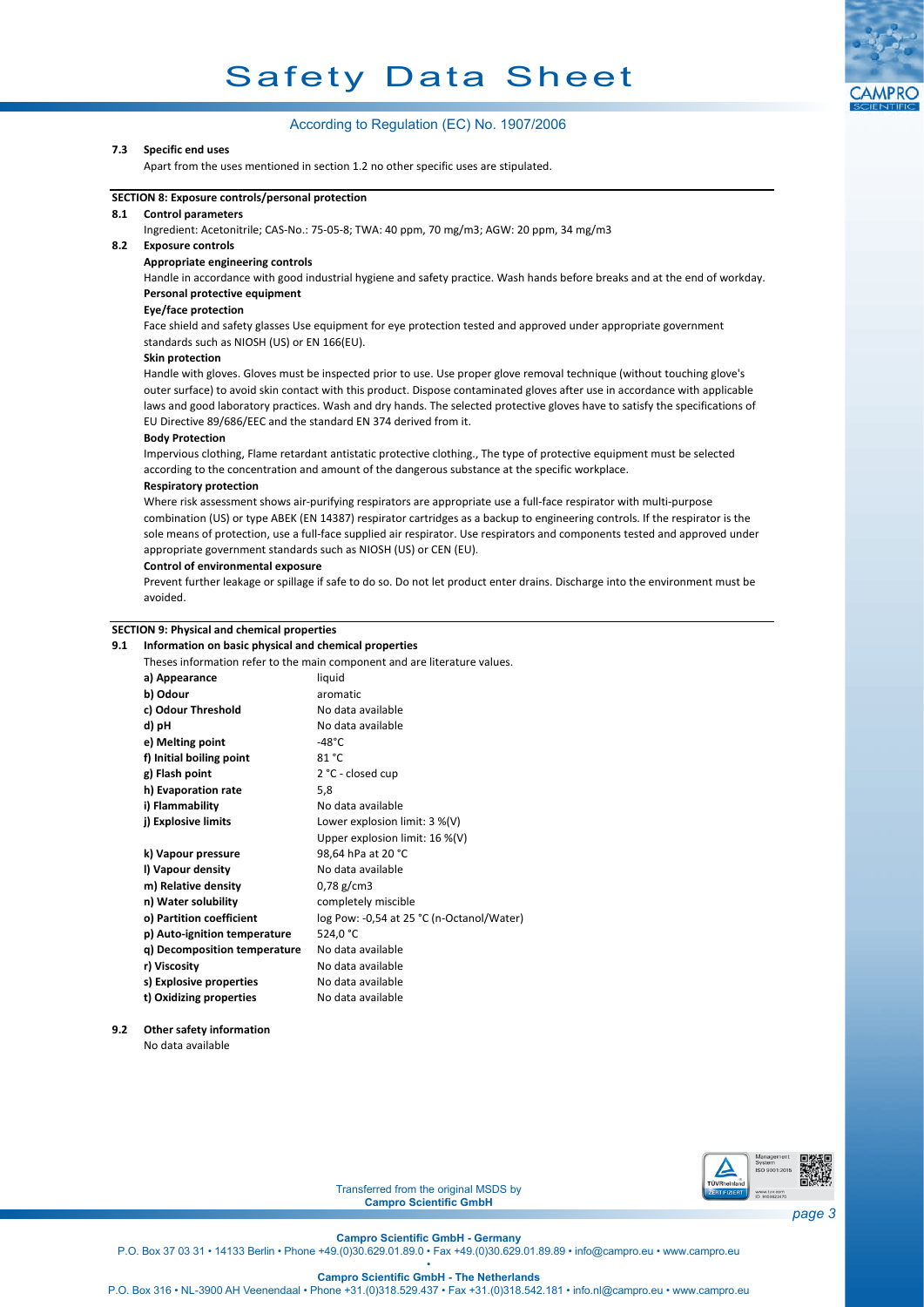

## According to Regulation (EC) No. 1907/2006

|                                           | $10001$ and $901000$ and $1001$ $(201100)$                                                                                     |  |  |  |
|-------------------------------------------|--------------------------------------------------------------------------------------------------------------------------------|--|--|--|
|                                           | <b>SECTION 10: Stability and reactivity</b>                                                                                    |  |  |  |
|                                           | Theses information refer to the main component.                                                                                |  |  |  |
|                                           | 10.1 Reactivity                                                                                                                |  |  |  |
|                                           | No data available                                                                                                              |  |  |  |
|                                           | 10.2 Chemical stability                                                                                                        |  |  |  |
|                                           | Stable under recommended storage conditions.                                                                                   |  |  |  |
|                                           | 10.3 Possibility of hazardous reactions                                                                                        |  |  |  |
|                                           | No data available                                                                                                              |  |  |  |
|                                           | 10.4 Conditions to avoid                                                                                                       |  |  |  |
|                                           | Heat, flames and sparks.                                                                                                       |  |  |  |
|                                           | 10.5 Incompatible materials                                                                                                    |  |  |  |
|                                           | acids, Bases, Oxidizing agents, Reducing agents, Alkali metals                                                                 |  |  |  |
|                                           | 10.6 Hazardous decomposition products                                                                                          |  |  |  |
|                                           | In the event of fire: see section 5                                                                                            |  |  |  |
|                                           |                                                                                                                                |  |  |  |
|                                           | <b>SECTION 11: Toxicological information</b>                                                                                   |  |  |  |
|                                           | 11.1 Information on toxicological effects                                                                                      |  |  |  |
|                                           | No data available for the product.                                                                                             |  |  |  |
|                                           | <b>Acute toxicity</b>                                                                                                          |  |  |  |
|                                           | Ingredient: Acetonitrile; CAS-No.: 75-05-8; LD(50) (oral, rat): 1320 mg/kg; (literature); LD(50) (dermal, rabbit): 2000 mg/kg; |  |  |  |
|                                           | (literature);                                                                                                                  |  |  |  |
|                                           |                                                                                                                                |  |  |  |
|                                           | ATE-Mix (oral): 1886mg/kg                                                                                                      |  |  |  |
|                                           | ATE-Mix (dermal): 2857mg/kg                                                                                                    |  |  |  |
|                                           |                                                                                                                                |  |  |  |
|                                           | Skin corrosion/irritation                                                                                                      |  |  |  |
|                                           | The mixture is not classified.                                                                                                 |  |  |  |
|                                           | Serious eye damage/eye irritation                                                                                              |  |  |  |
|                                           | The mixture causes serious eye irritation. The classification results from specific concentration limits.                      |  |  |  |
|                                           | Respiratory or skin sensitisation                                                                                              |  |  |  |
|                                           | The mixture is not classified.                                                                                                 |  |  |  |
|                                           | <b>Germ cell mutagenicity</b>                                                                                                  |  |  |  |
|                                           | The mixture is not classified.                                                                                                 |  |  |  |
|                                           | Carcinogenicity                                                                                                                |  |  |  |
|                                           | The mixture is not classified.                                                                                                 |  |  |  |
|                                           | <b>Reproductive toxicity</b>                                                                                                   |  |  |  |
|                                           | The mixture is not classified.                                                                                                 |  |  |  |
|                                           | Specific target organ toxicity - single exposure                                                                               |  |  |  |
|                                           | The mixture is not classified.                                                                                                 |  |  |  |
|                                           | Specific target organ toxicity - repeated exposure                                                                             |  |  |  |
|                                           | The mixture is not classified.                                                                                                 |  |  |  |
|                                           | <b>Aspiration hazard</b>                                                                                                       |  |  |  |
|                                           | The mixture is not classified.                                                                                                 |  |  |  |
|                                           |                                                                                                                                |  |  |  |
| <b>SECTION 12: Ecological information</b> |                                                                                                                                |  |  |  |
|                                           | 12.1 Toxicity                                                                                                                  |  |  |  |
|                                           | The mixture is not classified.                                                                                                 |  |  |  |
|                                           |                                                                                                                                |  |  |  |

- **12.2 Persistence and degradability** No data available
- **12.3 Bioaccumulative potential** No data available
- **12.4 Mobility in soil** No data available

## **12.5 Results of PBT and vPvB assessment**

This substance/mixture contains no components considered to be either persistent, bioaccumulative and toxic (PBT), or very persistent and very bioaccumulative (vPvB) at levels of 0.1% or higher.



Transferred from the original MSDS by **Campro Scientific GmbH**

**Campro Scientific GmbH - Germany**

P.O. Box 37 03 31 • 14133 Berlin • Phone +49.(0)30.629.01.89.0 • Fax +49.(0)30.629.01.89.89 • info@campro.eu •<www.campro.eu> •

**Campro Scientific GmbH - The Netherlands**